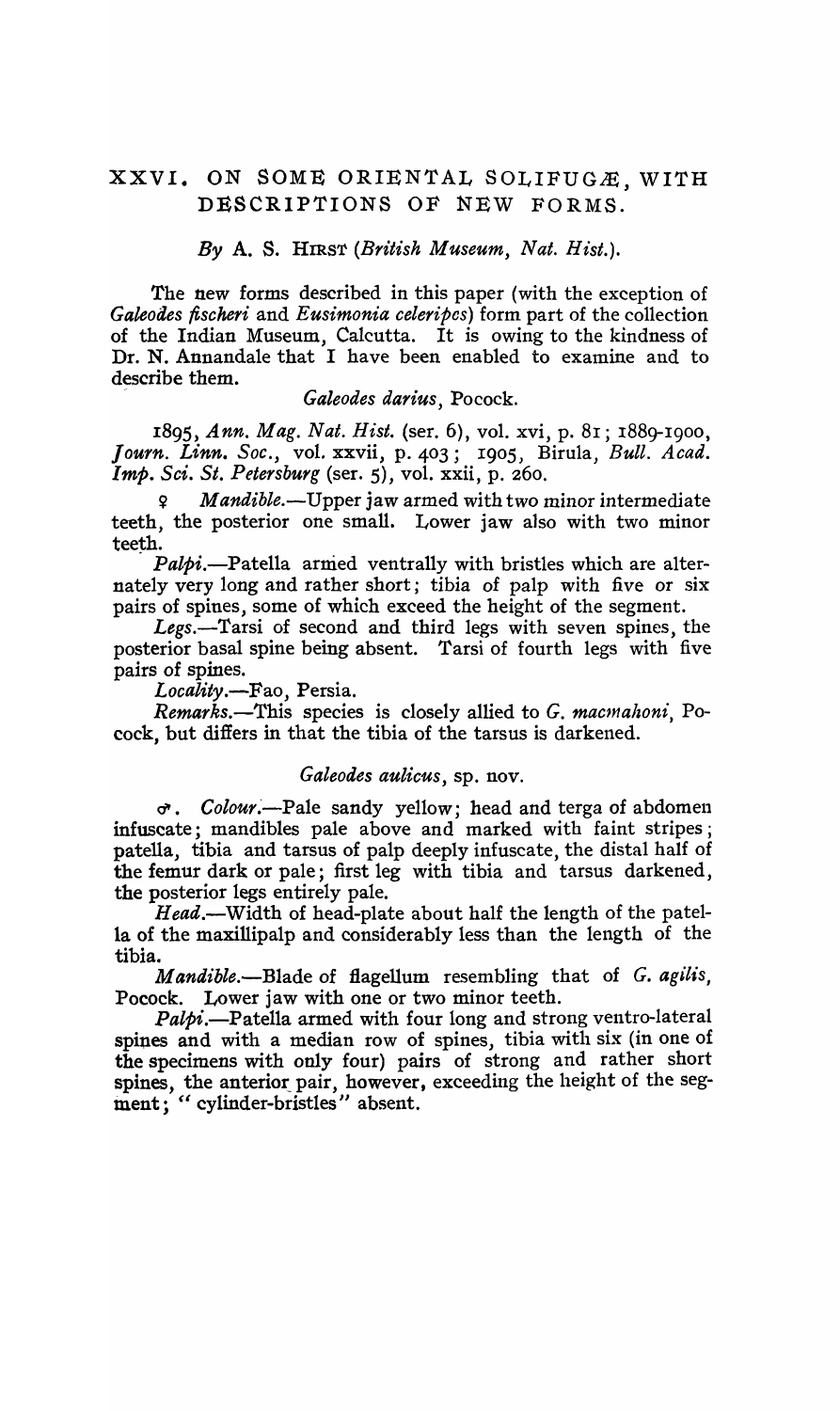Legs.-Tarsi of second and third legs with four pairs of spines. tarsi of fourth legs with five pairs of spines, bristles of tarsus of fourth leg stout and a little curved.

*Measurements in* mm.-Length of body 34; width of head  $11'$ ; length of patella of palp  $23'5$ ; of tibia of palp  $15'5$ ; of tarsus of palp  $3\frac{1}{5}$ .

*Locality.-Seistan.* Two males (one of them mutilated) collected by Col. MacMahon.

*Remarks.-This* new species agrees with *G. citrinus,* Pocock, and G. *schach,* Birula, in the absence of "cylinder-bristles'" from the ventral surface of the palp, but differs from them in having the distal segment of the tarsus of the fourth legs armed with a pair of spines.

# *Galeodes /estivus,* sp. nov.

e/' *Colour.-Pale* sandy yellow; head with a pair of dark lateral patches; abdomen with the anterior and posterior margins of the terga darkened; mandibles fawn-coloured above and with well marked stripes; patella, tibia and tarsus (with the exception of its distal extremity) of maxillipalp deeply infuscate, the patella almost as dark as the tibia; femur of maxillipalp with the distal third darkened; fourth pair of legs with the distal segments strongly infuscate; the anterior legs paler.

*Mandibles.-Lower* jaw with two minor teeth, the postetior one being minute. Blade of the flagellum narrower as compared with the length than is the case in G. *agilis,* Pocock.

*Palpi*.--Patella about twice as long as the width of the head, and armed below with three rows of spines, some of which exceed the height of the segment; tibia with six pairs of spines, the distal pair alone exceeding the height of the segment; "'cylinderbristles" fairly slender, subcylindrical and with the basal rings rather high.

Legs.—Tarsi of second and third legs armed with seven spines, the posterior basal spine being absent. Tarsi of fourth legs with five pairs of spines. Bristles of tarsi of fourth pair of legs broader and less sharply pointed than is the case in *G. agilis.* Blade of external malleolus less than half the width of the head.

*Measurements in mm.*—Length of body 42; width of head 10; length of palp  $62$ ; of first leg  $45$ ; of fourth leg  $61$ ; of patella of palp 21-5; of tibia of palp IS; of tarsus of palp 3'75.

Locality.—Seistan, a single male specimen collected by Col. MacMahon\_

*. Remarks.-This* species is closely allied to *G. agilis,* Pocock, differing from it in the shape of the bristles of the tarsi of the fourth legs.

# *Galeodes truculentus,* Pocock.

I889-I900, *Journ. Linn. Soc.,* vol. xxvii, p. 402; I905, Birula, Bull. Acad. Imp. Sci. St. Petersburg (ser. 5), vol. xxii, pp. 252 and 253·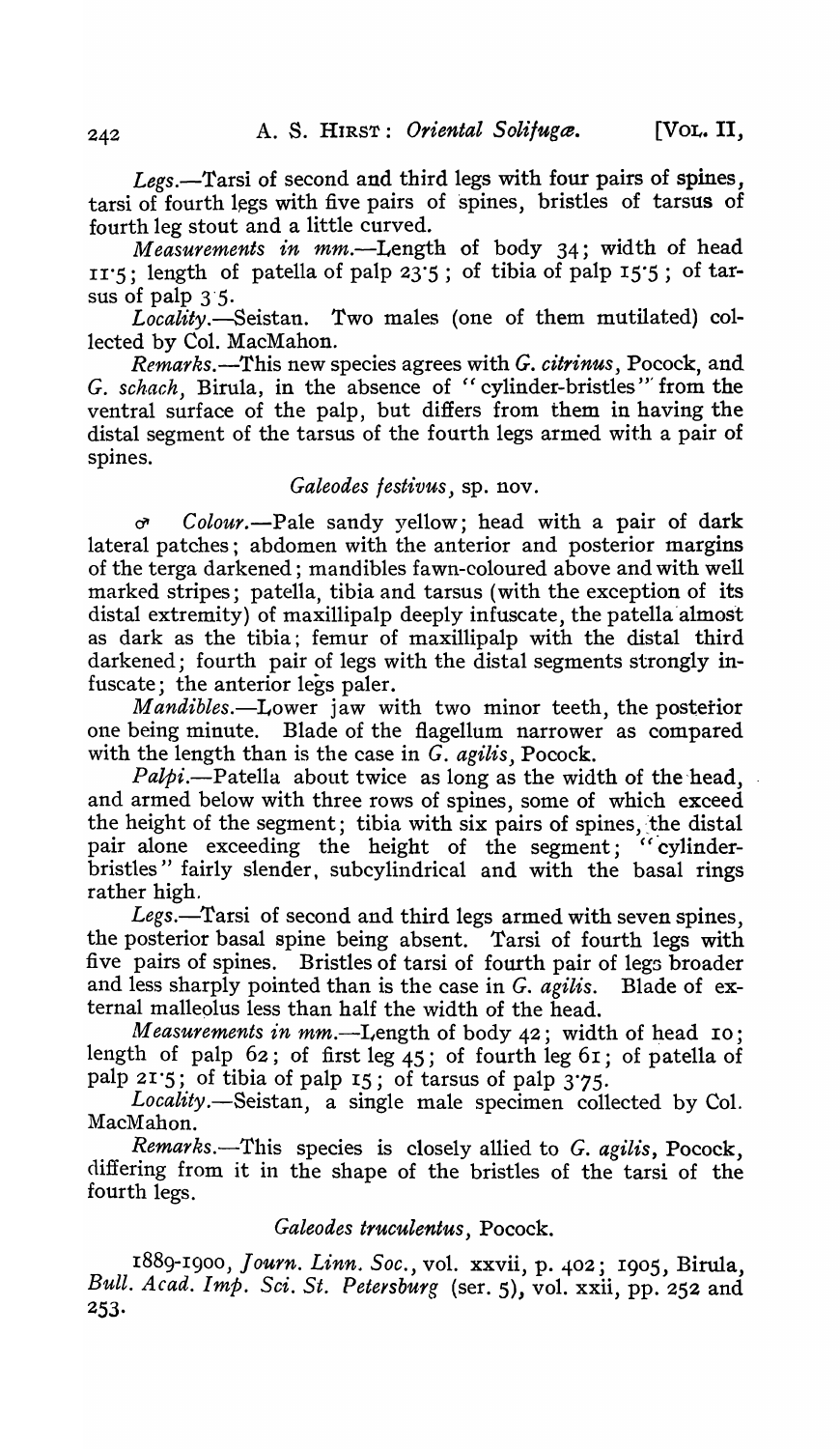This species is very closely allied' to (perhaps identical with) *G. araneoides*, Pallas. The bristles of the pad of the fourth leg, however, are broad and not very sharply pointed.

*d' Mandible.-Lower* jaw with three minor teeth.

*Palp* with the patella a little more than twice the width of the head.

Legs.—Tarsi of second and third legs with four pairs of spines. Tarsus of fourth leg with four pairs of spines.

Remarks.-The fourth leg of the male measures 50 nm. and not 60 mm. as stated in Mr. Pocock's description.

# *Galeodes citrinus,* Pocock.

I895, *G. citrinus,* Pocock, *Ann. Mag. Nat. Hist.* (ser.6), vol. xvi, p. 81; I889-1900, G. *citrinus,* Pocock, *Journ. Linn. Soc.,* vol. xxvii, pp. 403 and 404; 1900, *G. nigripalpis*, Pocock, *Fauna of British India,* Arachnida, p. 144; 1905, *G. c'itrinus,* 'Birula, *Bull. Acad. Imp. Sci. St. Petersburg* (ser. 5), vol. xxii, P.254; G. *pococki,*  Birula, *loc. cit.*, p. 256.

*Mandible.-Lower* jaw with a single minor tooth.

*Palpi.-Patella* twice or a little more than twice the width of the head-plate; tibia ventrally without cylinder-bristles.

Legs.--Tarsi of second legs with four anterior spines and two posterior spines (one on each segment); tarsi of third legs usually armed with seven spines (the posterior basal spine being absent) or with the same armature as the second legs. Tarsi of fourth legs with four pairs of spines, the distal segment unspined.

There are two forms of this species-

- (I) The typical form: Colour paler than in the variety *nigripalpis;* tarsus of palp pale yellow; legs not darkened; size large (up to 40 mm.); locality Jask.
- (2) Var. *nigripalpis,* Pocock: Tarsus of palp infuscate; legs slightly darkened; abdominal terga much darker than in the typical form; size smaller (up to 29 mm.); locality Omara, Baluchistan.

## *Galeodes indicus,* Pocock.

I900, Pocock, *Fauna 01 British India,* Arachnida, pp. 142-144. Dr. Birula compares this species with his *G. auronitens.* The two species are not closely allied, however, for *G. auronitens* belongs to the *caspius* group, whilst *G. indicus* belongs to the *araneoides*  group. Pocock says in his description of *G. indic1.ts* " Tarsi of legs armed as in *G. fatalis*, except that the distal segment is spined." The word' spined' in this sentence is a misprint for' unspined,' for in *G. jatalis,* Licht. and Herbst,- the distal tarsal segment of the fourth leg is spined, whilst this is not the case in G. *indicus.* 

## *Galeodes chitralensis,* sp. nov.

Colour.-Paler than in *G. indicus*, Pocock; head scarcely darkened, but datker than the legs, which are sandy yellow; ocular-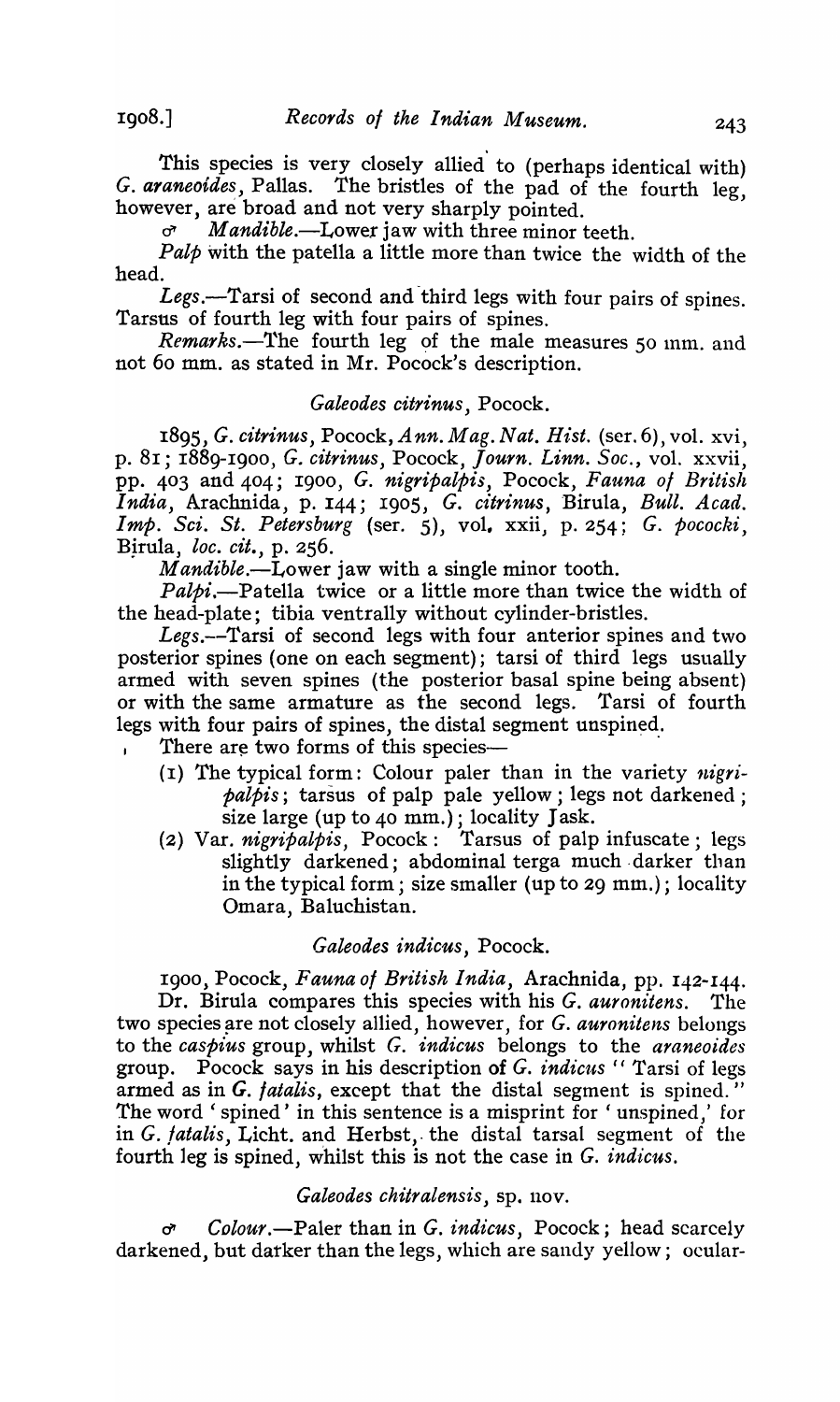tubercle black; abdominal terga infuscate; the ventral-surface of the abdomen a dirty greyish colour; mandibles marked with faint stripes; palp pale yellow in colour.

 $M$ andibles.—Lower jaw with two minor teeth which are close together and followed by a slight gap. Blade of flagellum some- what longer and narrower than is the case in *G. indicus.* 

*Palpi.-Patella* slightly more than twice the width of the head (in *G. indicus,* the patella of the palp is considerably more than twice the width of the head). Spines of the tibia six in number, the first and third alone exceeding in length the height of the segment; "cylinder-bristles" long and slender as in *G. indicus*.

Legs.-Tarsi of second and third legs armed with seven spines, the posterior basal spine having disappeared. Tarsi of fourth legs with four pairs of spines, the distal segment without spines; bristles of pad of tarsus narrower than in *G. indicus.* Blade of external malleolus about half the width of the head.

*Measurements in mm.*—Length of body 24.5; width of head  $6:5$ ; length of palp 39; of first leg 29; of fourth leg  $4I:5$ ; of patella of palp 14; of tibia of palp 10·25; of tarsus of palp 3.

*Localily.-Chitral,* a single male specimen collected by Mr. F. J Daley.

*Remarks.-The* male of this species differs from that of *G. indicus*, Pocock, in its much paler colour and shorter palpi.

# *Galeodes chitralensis pallescens, sub-sp. nov.*

This sub-species structurally resembles the typical form, except in the armature of the lower jaw, which is armed with three minor. teeth (it is probable that the lower jaw of the typical form is also normally armed with three teeth); the terga of the abdomen, however, are pale yellow in colour.

*Measurements in* mm.-Length of body 31.5; width of head 7.5; length of palp  $46.5$ ; of first leg  $32.5$ ; of fourth leg  $49$ ; of patella of palp  $16.25$ ; of tibia of palp 12; of tarsus of palp 3.

*Locality.-Sambalpur,* Central Provinces, India; a single male specimen collected by Mr. V Ball.

# *Galeodes fischeri*, sp. nov.

*Colour.*—Closely resembling that of *G. indicus obscurior*, Pocock. 9 *Mandible* with the lower jaw armed with ·three minor teeth. Flagellum similar to that of *G. indicus.* 

Palpi.-Shorter than in *G. indicus*, the patella about twice the width of the head; "cylinder-bristles" of tibia sparse, slender and very short, usually measuring considerably less than a quarter of the length of the spines, whilst in *G. indicus* they are often more than half the length of the spines.

 $Legs.$ -Proximal segment of tarsus of second and third legs, provided with three spines anteriorly, the posterior side with a single spine, distal segment with a single spine; situated on the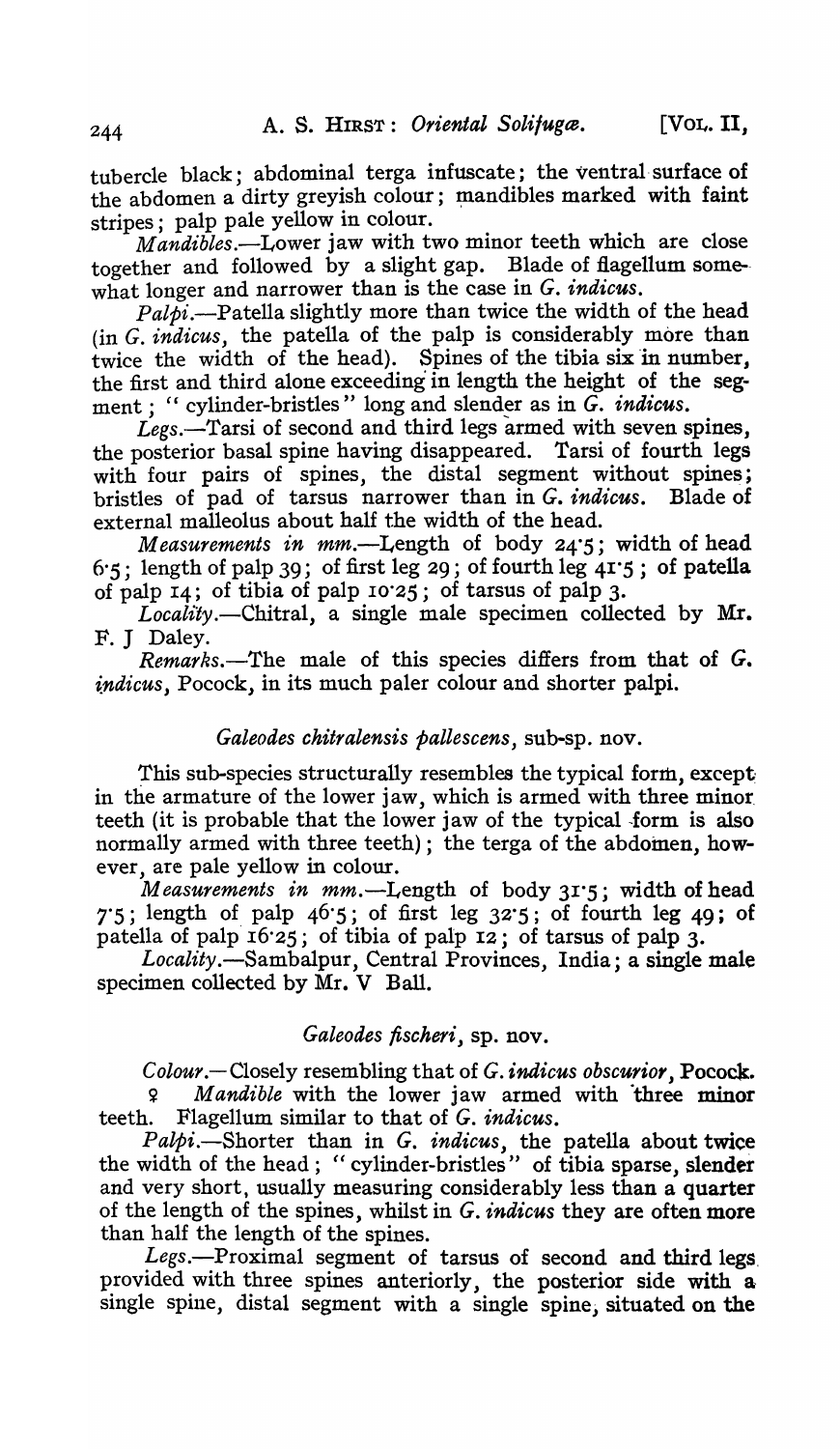anterior side. Tarsi of fourth legs with four pairs of spines; the distal segment unspined.

*Measurements in mm.*—Length of body 25; width of head 6.5; length of palp  $42.5$ ; of first leg  $30.5$ ; of fourth leg  $43.5$ ; of patella of palp I4'; of tlbla of palp 10'75; of tarsus of palp 3.

Mandible.-Upper jaw with two minor teeth between the principal ones, dentition of lower jaw similar to that of the male.

 $Palp$ .--Patella and tibia with long and slender spines as in *G. indicus.* 

*Legs.-Blade* of external malleolus almost equalling the breadth of the ocular tubercle.

*Measurements in* mm.-Length of body 24; width of head 7'75; length of palp 35; of first leg 25; of fourth leg  $36\cdot 5$ ; of patella of palp II; of tibia of palp 9; of tarsus of palp 3.

Locality.—North Coimbatore District, Madras, three males and two females collected by Mr. C. E. C. Fischer.

*Remarks.-This* species differs froni *G. indicus,* Pocock, in that the " cylinder-bristles" of the tibia of the palp are very short.

# *Galeodes bacitliler,* Pocock.

*1900, G. bacilliler,* Pocock, *Fauna of British India,* Arachnida, .p. I44; 19°4, *G. bacilU/er,* Birula, *Ann. Mus. Zool. Acad. St. Petersburg,* yol. ix, p. 395; 1905, *G. bac-illifer,* Birula, *Bull. Acad. Imp. Sci. St. Petersburg* (ser. 5), vol. xxii, p. 256.

The tibia of the palp of the male is provided ventrally with a few very long and slender " cylinder-bristles" in the typical specimen. These bristles are confined to the basal half of the segment. In the specimens determined by Dr. Birula as belonging to this species the " cylinder-bristles" are said to be absent.

#### *Galeodes annandalei,* sp. nov.

*Colour.-Yellowish* white; head greyish above, the ocular tubercle black; abdomen with the terga darkened, its ventral surface greyish yellow; mandibles slightly darkened above and marked with broad stripes; patella, tibia and tarsus of palp and the femora and patellæ of the legs slightly infuscate.

*Mandibles* with upper jaw provided .(between the principal teeth) with two minor teeth of fairly large size, lower jaw with three minor teeth.

*Palpi.-A* little shorter than in *G. bacillifer* (see measurements); patella armed with long and thin spines as in *G. indicus*  and *bacillifer*; tarsus with a pair of strong bristles as in G. *bacilli/er.* 

Legs.-Tarsi of second and third legs ventrally with four pairs of spines; tarsi of fourth legs also with four pairs of spines, the

distal segment being unspined.<br>*Abdomen*.—Fifth abdominal segment ventrally with a curved row of thin yellowish bristles,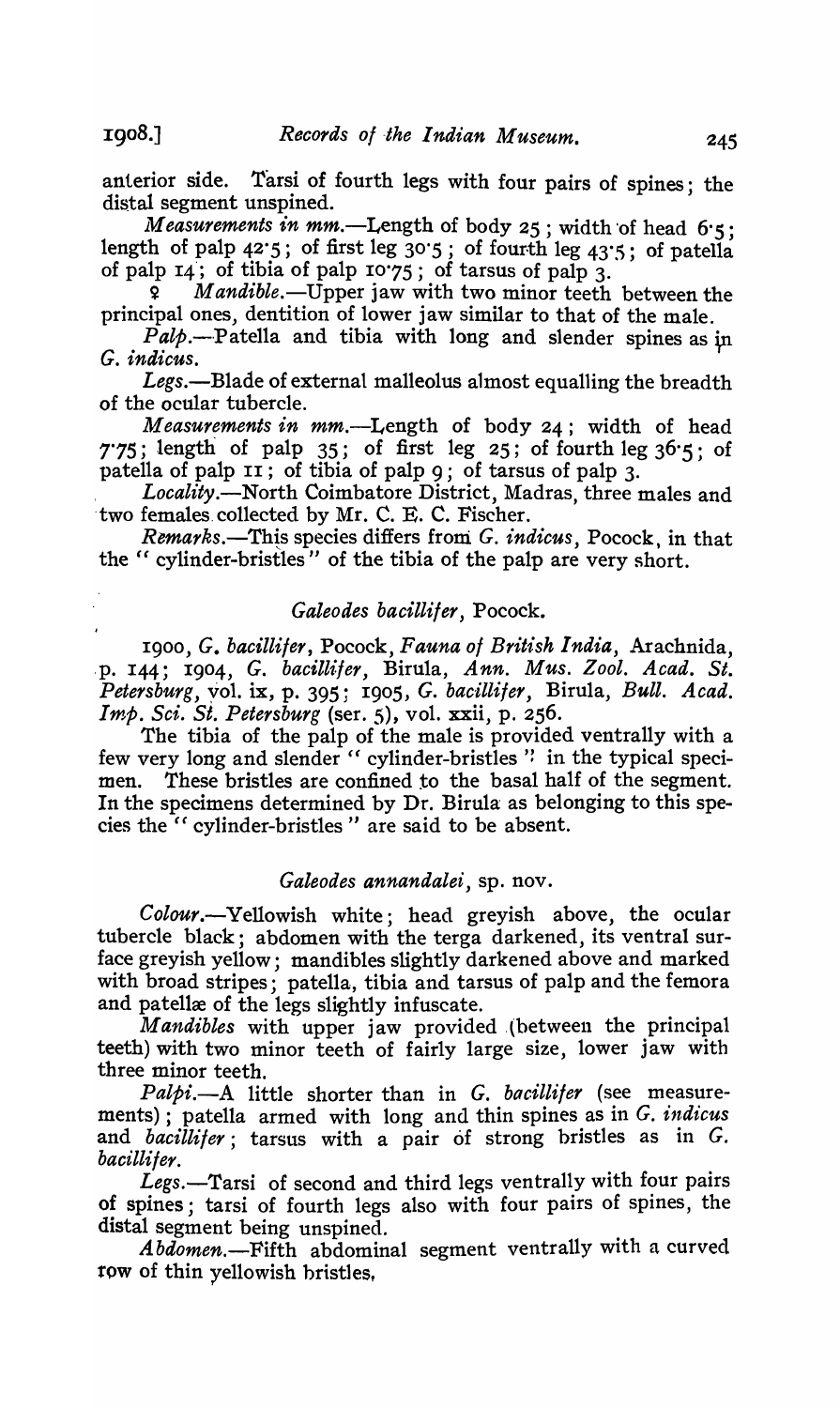*Measurements in mm.*--Length of body 27'5; width of head 7'5; length of palp  $37.5$ ; of first leg  $25$ ; of fourth leg  $41.5$ ; of patella of palp  $12.5$ ; of tibia of palp 10; of tarsus of palp 2.5.

 $Locality$ .--Malakand, N.-W Frontier of India; a single female example.

*Remarks.-This* new species is closely allied to *G. bacillifer,*  Pocock, but is darker in colour, the abdomen being ornamented ahove with a dark band.

The following key shows some of the principal differences between the males of the species of *Galeodes* (sub-gen. *Galeodes*) that I have been able to examine: $-$ 

| Ι. | <sup>1</sup> Distal segment of tarsus of fourth leg<br>armed below with a pair of spines<br>  Distal segment of tarsus of fourth leg<br>without spines                                           | 2<br>7                         |
|----|--------------------------------------------------------------------------------------------------------------------------------------------------------------------------------------------------|--------------------------------|
|    | Tibia of palp furnished ventrally with<br>(cylinder-bristles)<br>Tibia of palp ventrally without "cy-<br>linder-bristles"                                                                        | 3<br>G. aulicus, Hirst.        |
|    | Proximal tarsal segment of second<br>and third legs with a posterior<br>basal spine<br>and third legs without a posterior<br>basal spine                                                         | G. afghanus, Pocock.           |
|    | r Tibia of palp fuscous<br>I Tibia of palp yellow                                                                                                                                                | 4<br>5<br>G. macmahoni, Pocock |
|    | (Size large (over 40 mm.); yellow;<br>patella of palp twice width of head<br>$5 \leq$ Smaller (about 30 mm.); browner;<br>patella of palp less than twice<br>width of head                       | 6<br>G. orientalis, Stol.      |
|    | Bristles of pad of tarsus of fourth leg<br>broad, their ends abruptly pointed G. festivus, Hirst.<br>$6 \nless$ Bristles of pad of tarsus very much<br>  narrower, their ends sharply<br>pointed | G. agilis, Pocock.             |
|    | Tibia of palp furnished ventrally with<br>" cylinder-bristles"<br>Tibia of palp ventrally without " cy-<br>linder-bristles"                                                                      | 8                              |
|    | ("Cylinder-bristles." of tibia of palp<br>long (either slender or stout)<br>"Cylinder-bristles" of tibia of palp<br>very stout, slender and cylindrical G. fischeri, Hirst.                      | G. citrinus, Pocock.           |
|    |                                                                                                                                                                                                  |                                |

<sup>&</sup>lt;sup>1</sup> The posterior legs of the male specimen of G. *alghanus*, Pocock, are missing. The female which is supposed to belong to this species, however, has the distal segment of the fourth leg armed below with a pair of spines.